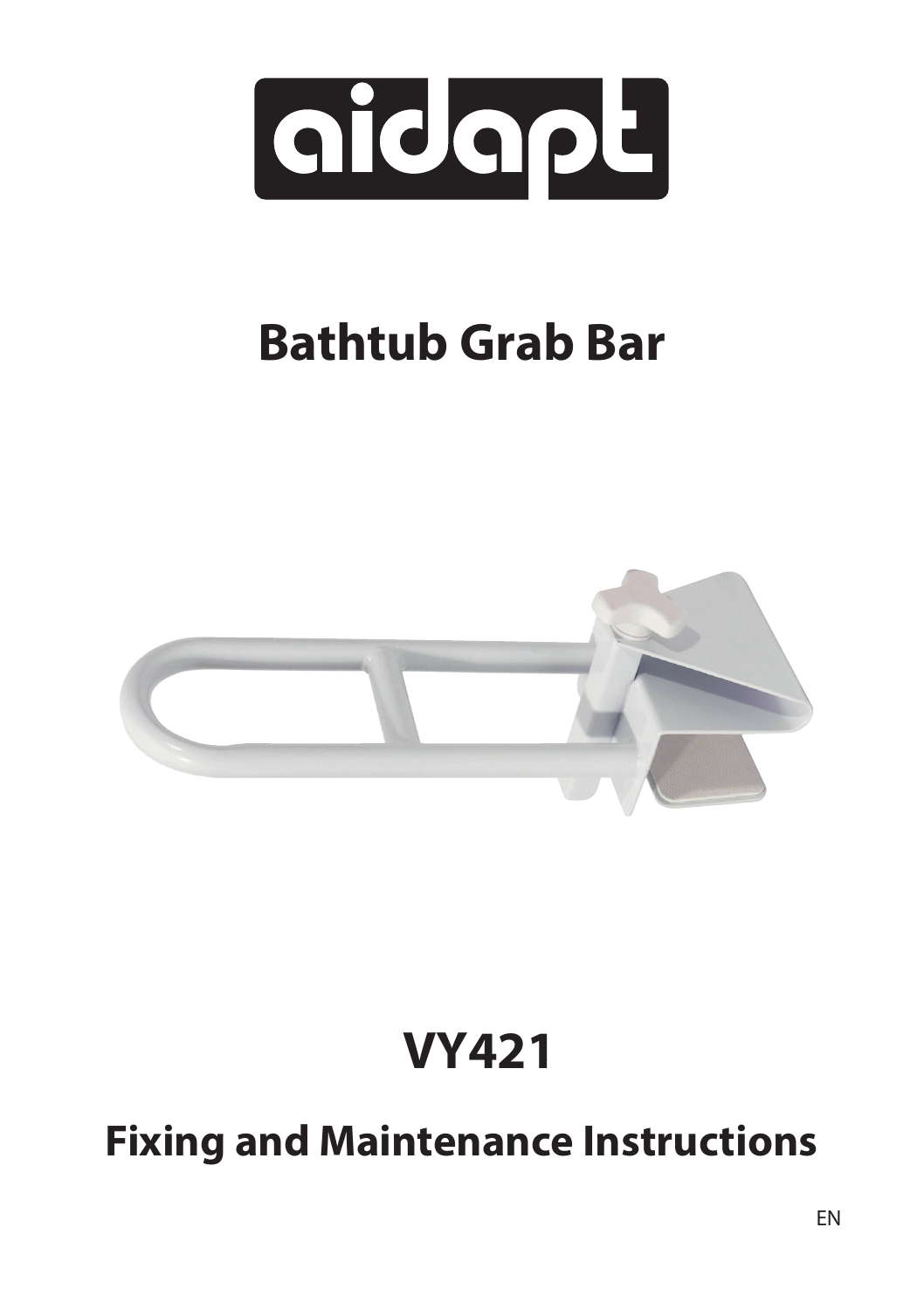#### **INTRODUCTION**

Thank you for purchasing the Bathtub Grab Bar from Aidapt.

#### These instructions should be read carefully and left with the user of the product for future reference.

Please ensure this equipment is installed by a competent person. VY421 – Bathtub Grab Bar 136kg (21St.) Weight Load Do not exceed the weight limit stated – doing so could put you at risk.

#### **INTENDED USE**

The removable Bathtub Grab Bar is designed to give you extra support when getting in and out of your bath. This product securely clamps to the side of your bath easily and with no tools required. The grab rail is fully removable for travel use and storing away when not in use.

#### **FEATURES**

- Provides you with support when getting in and out of the bath
- Easily installed without the need for tools
- Removable for easy storage
- Ideal for travel use

#### **ASSEMBLY INSTRUCTIONS**

Please examine your product for any visible damage before using/installing. If you see any damage or suspect a fault, please do not use, but contact your supplier.

- 1. Carefully remove all packaging and check the product thoroughly for damage or obvious faults.
- 2. Clean bathtub thoroughly and wipe dry before applying the bath rail. Contact surfaces must be dry and free from soapy residue to assure secure installation.
- 3. Firstly, loosen the star shaped hand wheel (A) by turning it anti-clockwise until it is wide enough to slip on side of bathtub.
- 4. Choose a desired location and safely place the grab bar on your bathtub *(as shown in fig .1)*.
- 5. Ensure star-shaped hand wheel is facing outside the bathtub *(fig.2)*.
- 6. Tighten the Bathtub Grab Bar by turning the star shaped hand wheel clockwise *(fig. 2)*.
- 7. Before use, test to ensure the grab bar is securely in place by pulling forward and back, and side to side. If the bar moves, or slips, please check to ensure surfaces are dry and free from soapy residue. Remove your grab bar and repeat these steps.





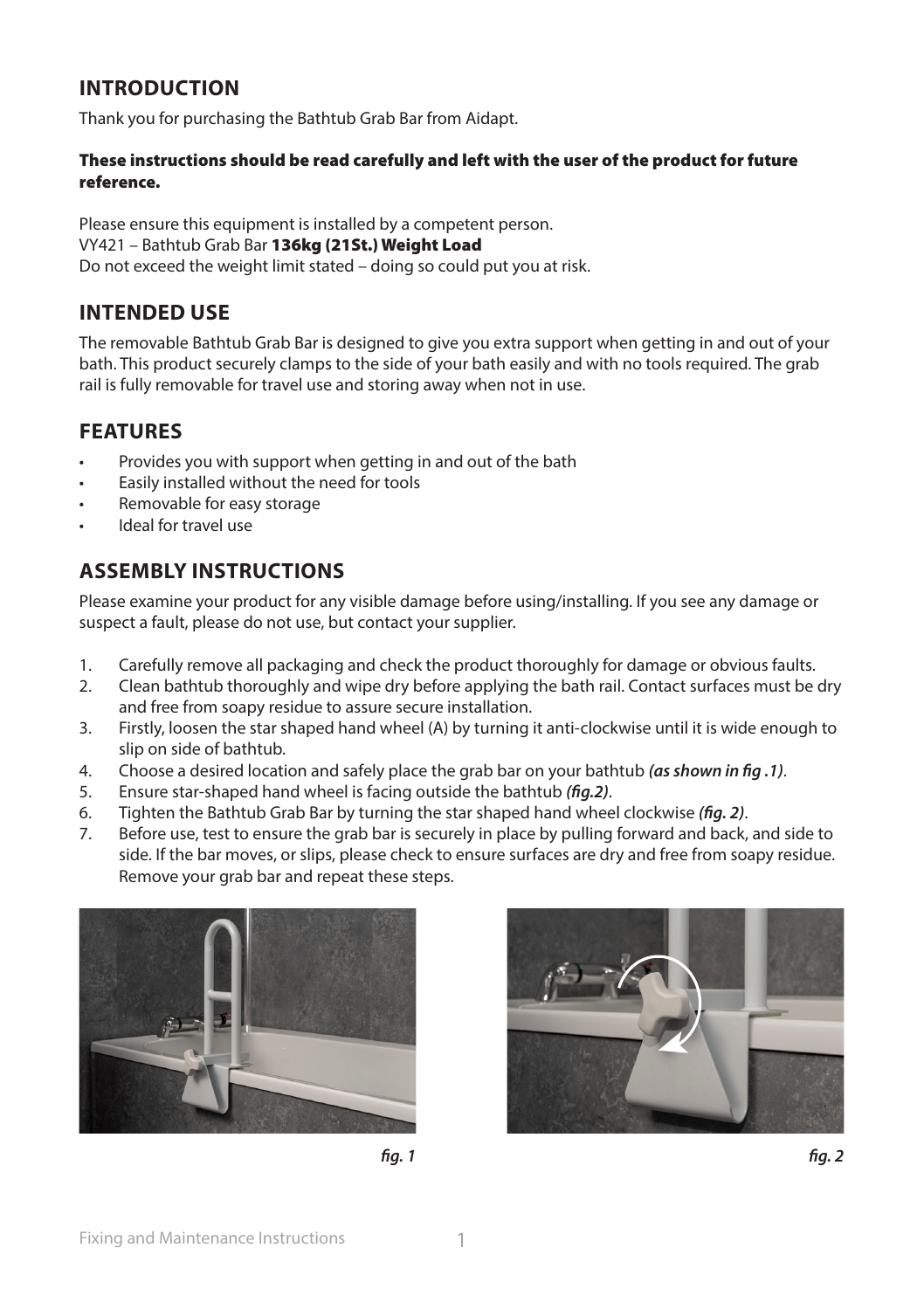WARNING: The Bathtub Grab Bar requires a risk assessment before.

WARNING: The Bathtub Grab Bar must be checked periodically to ensure it is securely in place, retighten as required.

WARNING: Use extreme care when installing this grab bar on fibreglass bathtubs. DO NOT overtighten as the clamp may crack the fibreglass.

#### **CLEANING**

All of the product components are manufactured from quality materials. However, it is very important that you only clean your Grab Bar using a non-abrasive cleaner or mild detergent with a soft cloth avoid using lime scale remover. Abrasive cleaners or abrasive cleaning pads will seriously damage your product beyond repair.

If to be disinfected by heat, one of the following three temperatures and duration of exposition can be used:

a) a temperature of 90°C for 1 minute b) a temperature of 85°C for 3 minutes c) a temperature of 80°C for 10 minutes

#### **CARE, MAINTENANCE AND YOUR OBLIGATION**

Please check the Bathtub Grab Bar periodically for any signs of damage and if in doubt contact your supplier.

#### **TECHNICAL INFORMATION**

| Width:             | 155mm   |
|--------------------|---------|
| Depth:             | 140mm   |
| Height:            | 495mm   |
| <b>Net Weight:</b> | 3.02kgs |